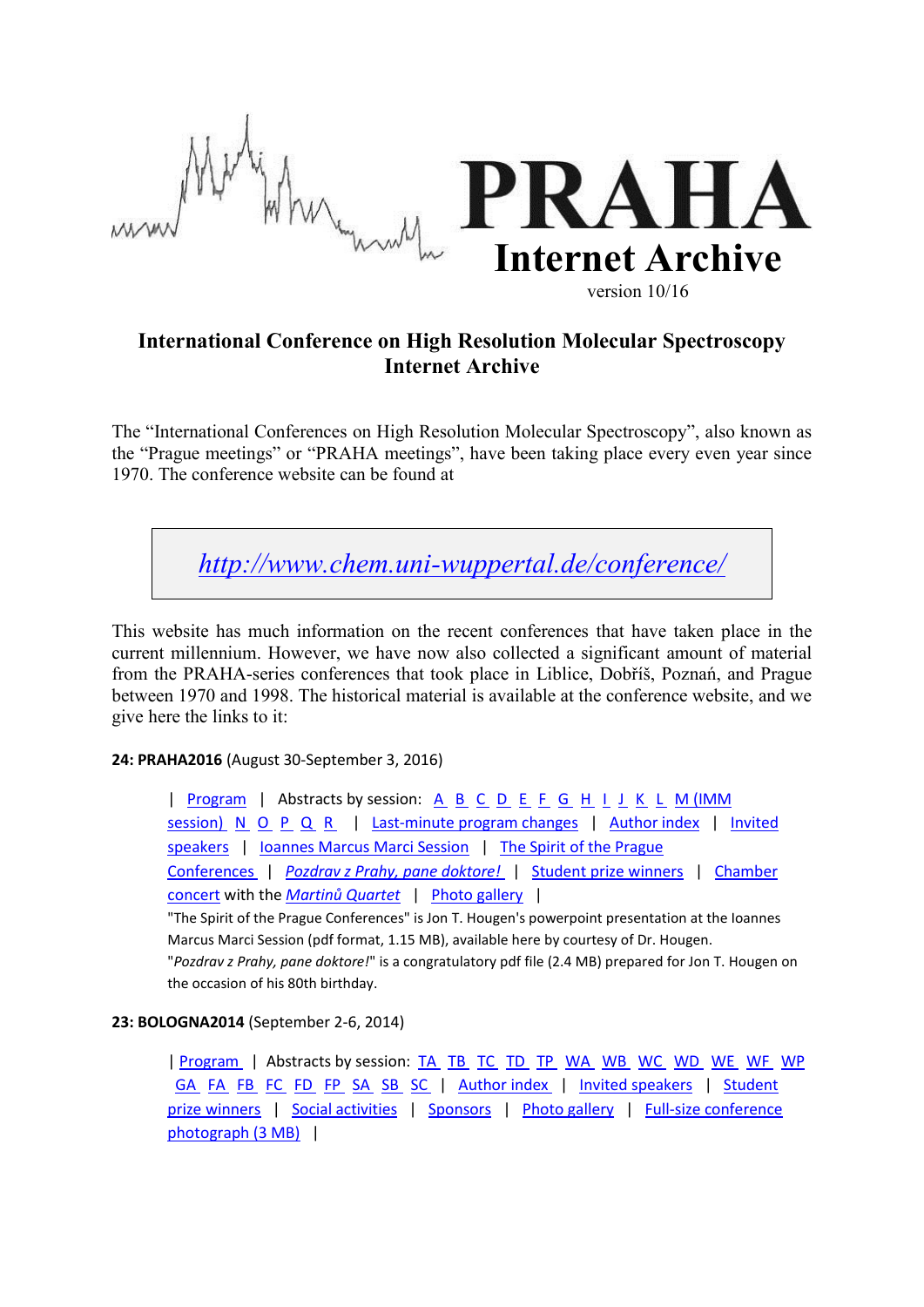# **22: PRAHA2012** (September 4-8, 2012)

| [Program](http://www.chem.uni-wuppertal.de/conference/Programs_old/PRAHA2012_Program.pdf) | Abstracts by session: [A](http://www.chem.uni-wuppertal.de/conference/Programs_old/PRAHA2012_Session_A.pdf) [B](http://www.chem.uni-wuppertal.de/conference/Programs_old/PRAHA2012_Session_B.pdf) [C](http://www.chem.uni-wuppertal.de/conference/Programs_old/PRAHA2012_Session_C.pdf) [D](http://www.chem.uni-wuppertal.de/conference/Programs_old/PRAHA2012_Session_D.pdf) [E](http://www.chem.uni-wuppertal.de/conference/Programs_old/PRAHA2012_Session_E.pdf) [F](http://www.chem.uni-wuppertal.de/conference/Programs_old/PRAHA2012_Session_F.pdf) [G](http://www.chem.uni-wuppertal.de/conference/Programs_old/PRAHA2012_Session_G.pdf) [H](http://www.chem.uni-wuppertal.de/conference/Programs_old/PRAHA2012_Session_H.pdf) [I](http://www.chem.uni-wuppertal.de/conference/Programs_old/PRAHA2012_Session_I.pdf) [J](http://www.chem.uni-wuppertal.de/conference/Programs_old/PRAHA2012_Session_J.pdf) [K](http://www.chem.uni-wuppertal.de/conference/Programs_old/PRAHA2012_Session_K.pdf) [L](http://www.chem.uni-wuppertal.de/conference/Programs_old/PRAHA2012_Session_L.pdf) [M](http://www.chem.uni-wuppertal.de/conference/Programs_old/PRAHA2012_Session_M.pdf) [N](http://www.chem.uni-wuppertal.de/conference/Programs_old/PRAHA2012_Session_N.pdf) | [Last](http://www.chem.uni-wuppertal.de/conference/archives/errata.pdf)[minute program changes](http://www.chem.uni-wuppertal.de/conference/archives/errata.pdf) | [Author index](http://www.chem.uni-wuppertal.de/conference/Programs_old/PRAHA2012_Author_Index.pdf) | [Invited speakers](http://www.chem.uni-wuppertal.de/conference/archives/invspeak.2012.html) | [Ioannes Marcus Marci](http://www.chem.uni-wuppertal.de/conference/archives/immsession.2012.html)  [Session](http://www.chem.uni-wuppertal.de/conference/archives/immsession.2012.html) | [Student prize winners](http://www.chem.uni-wuppertal.de/conference/prizes.html#praha2012) | [Chamber concert](http://www.chem.uni-wuppertal.de/conference/archives/PRAHA2012_rattay.pdf) | [Photo gallery](http://www.chem.uni-wuppertal.de/conference/photo2012/gallery_2012.html) | [Conference](https://plus.google.com/photos/117765369929337655415/albums/5784289102107131233?authkey=CJjZvqWjwcynpQE#photos/117765369929337655415/albums/5784289102107131233/5784289212847174018?authkey=CJjZvqWjwcynpQE)  [photograph](https://plus.google.com/photos/117765369929337655415/albums/5784289102107131233?authkey=CJjZvqWjwcynpQE#photos/117765369929337655415/albums/5784289102107131233/5784289212847174018?authkey=CJjZvqWjwcynpQE) © Ladislav Hovorka 2012 |

# **21: POZNAN2010** (September 7-11, 2010)

| [Program](http://www.chem.uni-wuppertal.de/conference/Programs_old/POZNAN2010_Program.pdf) | Abstracts by session: [A](http://www.chem.uni-wuppertal.de/conference/Programs_old/POZNAN2010_Session_A.pdf) [B](http://www.chem.uni-wuppertal.de/conference/Programs_old/POZNAN2010_Session_B.pdf) [C](http://www.chem.uni-wuppertal.de/conference/Programs_old/POZNAN2010_Session_C.pdf) [D](http://www.chem.uni-wuppertal.de/conference/Programs_old/POZNAN2010_Session_D.pdf) [E](http://www.chem.uni-wuppertal.de/conference/Programs_old/POZNAN2010_Session_E.pdf) [F](http://www.chem.uni-wuppertal.de/conference/Programs_old/POZNAN2010_Session_F.pdf) [G](http://www.chem.uni-wuppertal.de/conference/Programs_old/POZNAN2010_Session_G.pdf) [H](http://www.chem.uni-wuppertal.de/conference/Programs_old/POZNAN2010_Session_H.pdf) [I](http://www.chem.uni-wuppertal.de/conference/Programs_old/POZNAN2010_Session_I.pdf) [J](http://www.chem.uni-wuppertal.de/conference/Programs_old/POZNAN2010_Session_J.pdf) [K](http://www.chem.uni-wuppertal.de/conference/Programs_old/POZNAN2010_Session_K.pdf) [L](http://www.chem.uni-wuppertal.de/conference/Programs_old/POZNAN2010_Session_L.pdf) [M](http://www.chem.uni-wuppertal.de/conference/Programs_old/POZNAN2010_Session_M.pdf) [N](http://www.chem.uni-wuppertal.de/conference/Programs_old/POZNAN2010_Session_N.pdf) | [Post](http://www.chem.uni-wuppertal.de/conference/Programs_old/POZNAN2010_Postdeadline.pdf)[deadline posters](http://www.chem.uni-wuppertal.de/conference/Programs_old/POZNAN2010_Postdeadline.pdf) | [Author index](http://www.chem.uni-wuppertal.de/conference/archives/POZNAN2010_author_index.pdf) | [Invited speakers](http://www.chem.uni-wuppertal.de/conference/archives/invspeak.2010.html) | [Student prize winners](http://www.chem.uni-wuppertal.de/conference/prizes.html#poznan2010) | [Organ](http://www.chem.uni-wuppertal.de/conference/archives/Organ_Concert_Poznan2010.pdf)  [concert](http://www.chem.uni-wuppertal.de/conference/archives/Organ_Concert_Poznan2010.pdf) | [Photo gallery](http://www.chem.uni-wuppertal.de/conference/Photo-Poznan2010/index.html) | [Full-size conference photograph \(5 MB\)](http://www.chem.uni-wuppertal.de/conference/Photo-Poznan2010/POZNAN2010_photo_fullsize.jpg) |

# **20: PRAHA2008** (September 2-6, 2008)

| [PRAHA2008](http://www.chem.uni-wuppertal.de/conference/archives/PRAHA2008_Introduction_for_Web.pdf) | [Program, abstracts, and author index](http://www.chem.uni-wuppertal.de/conference/archives/program.2008.html) | [Invited speakers](http://www.chem.uni-wuppertal.de/conference/archives/invspeak.2008.html) | [Ioannes](http://www.chem.uni-wuppertal.de/conference/archives/immsession.2008.html)  [Marcus Marci Session](http://www.chem.uni-wuppertal.de/conference/archives/immsession.2008.html) | [A brief history of the Prague meeting](http://www.chem.uni-wuppertal.de/conference/archives/08PrgHistory.pdf) | Student prize [winners](http://www.chem.uni-wuppertal.de/conference/prizes.html#praha2008) | [Chamber concert](http://www.chem.uni-wuppertal.de/conference/archives/concert.2008.html) | [Photo gallery](http://www.chem.uni-wuppertal.de/conference/photo2008/Welcome.html) | [Journal of Molecular Spectroscopy](http://www.sciencedirect.com/science?_ob=PublicationURL&_tockey=%23TOC%236900%232009%23997439998%231318084%23FLA%23&_cdi=6900&_pubType=J&_auth=y&_acct=C000050221&_version=1&_urlVersion=0&_userid=10&md5=3fd3a27a8f9386a51d7787596eac6726)  [special issue](http://www.sciencedirect.com/science?_ob=PublicationURL&_tockey=%23TOC%236900%232009%23997439998%231318084%23FLA%23&_cdi=6900&_pubType=J&_auth=y&_acct=C000050221&_version=1&_urlVersion=0&_userid=10&md5=3fd3a27a8f9386a51d7787596eac6726) |

The introduction entitled "PRAHA2008" by Per Jensen, Štĕpán Urban, Koichi M. T. Yamada and Jon T. Hougen was published in [Journal of Molecular Spectroscopy,](http://www.sciencedirect.com/science/journal/00222852) Vol. 256, on pages 1-3. © Elsevier 2009. It is available here by courtesy of Elsevier.

The brief history of the Prague meeting is Jon T. Hougen's powerpoint presentation at the Ioannes Marcus Marci Session (pdf format, 1.65 MB), available here by courtesy of Dr. Hougen.

# **19: PRAHA2006** (August 29-September 2, 2006)

| [PRAHA2006](http://www.chem.uni-wuppertal.de/conference/archives/PRAHA2006_Introduction.pdf) | [Program, abstracts, and author index](http://www.chem.uni-wuppertal.de/conference/archives/program.2006.html) | [Invited speakers](http://www.chem.uni-wuppertal.de/conference/archives/invspeak.2006.html) | [Ioannes](http://www.chem.uni-wuppertal.de/conference/archives/immsession.2006.html)  [Marcus Marci Session](http://www.chem.uni-wuppertal.de/conference/archives/immsession.2006.html) | [Student prize winners](http://www.chem.uni-wuppertal.de/conference/prizes.html#praha2006) | [Chamber concert](http://www.chem.uni-wuppertal.de/conference/archives/concert.2006.html) | [Photo](http://www.chem.uni-wuppertal.de/conference/photo2006/Welcome.html)  [gallery](http://www.chem.uni-wuppertal.de/conference/photo2006/Welcome.html) | [Journal of Molecular Spectroscopy special issue](http://www.sciencedirect.com/science?_ob=PublicationURL&_tockey=%23TOC%236900%232007%23997569997%23663831%23FLA%23&_cdi=6900&_pubType=J&view=c&_auth=y&_acct=C000050221&_version=1&_urlVersion=0&_userid=10&md5=5fa034fc27ddc71f3f441f34f37ca2e6) |

The article entitled "PRAHA2006" by Per Jensen and Štĕpán Urban was published in [Journal of](http://www.sciencedirect.com/science/journal/00222852)  [Molecular Spectroscopy,](http://www.sciencedirect.com/science/journal/00222852) Vol. 243, on pages 103-104. © Elsevier 2007. It is available here by courtesy of Elsevier.

# **18: PRAHA2004** (September 8-12, 2004)

| [Program, abstracts, and author index](http://www.chem.uni-wuppertal.de/conference/archives/program.2004.html) | [Invited speakers](http://www.chem.uni-wuppertal.de/conference/archives/invspeak.2004.html) | [Ioannes Marcus Marci](http://www.chem.uni-wuppertal.de/conference/archives/immsession.2004.html)  [Session](http://www.chem.uni-wuppertal.de/conference/archives/immsession.2004.html) | [Student prize winners](http://www.chem.uni-wuppertal.de/conference/prizes.html#praha2004) | [Chamber concert](http://www.chem.uni-wuppertal.de/conference/archives/concert.2004.html) | [Photo gallery](http://www.chem.uni-wuppertal.de/conference/photo2004/Welcome.html) |

### **17: PRAHA2002** (September 1-5, 2002)

| [Program, abstracts, and author index](http://www.chem.uni-wuppertal.de/conference/archives/program.2002.html) | [Invited speakers](http://www.chem.uni-wuppertal.de/conference/archives/invspeak.2002.html) | [Ioannes Marcus Marci](http://www.chem.uni-wuppertal.de/conference/archives/immsession.2002.html)  [Session](http://www.chem.uni-wuppertal.de/conference/archives/immsession.2002.html) | [Student prize winners](http://www.chem.uni-wuppertal.de/conference/prizes.html#praha2002) | [Chamber concert](http://www.chem.uni-wuppertal.de/conference/archives/concert.2002.html) | [Photo gallery](http://www.chem.uni-wuppertal.de/conference/photo2002/Welcome.html) | [The floods](http://www.chem.uni-wuppertal.de/conference/flooding.html)  [before PRAHA2002.](http://www.chem.uni-wuppertal.de/conference/flooding.html) |

# **16: PRAHA2000** (September 3-7, 2000)

| [Program and abstracts](http://www.chem.uni-wuppertal.de/conference/old_programs/praha00/BoA/book_of_abstracts.html) | [Author index](http://www.chem.uni-wuppertal.de/conference/old_programs/praha00/BoA/aindex.html) | [Invited speakers](http://www.chem.uni-wuppertal.de/conference/archives/invspeak.2000.html) | [Ioannes Marcus Marci](http://www.chem.uni-wuppertal.de/conference/archives/kroto_abs.2000.html)  [Session](http://www.chem.uni-wuppertal.de/conference/archives/kroto_abs.2000.html) | [Student prize winners](http://www.chem.uni-wuppertal.de/conference/prizes.html#praha2000) | [Chamber concert](http://www.chem.uni-wuppertal.de/conference/archives/concert.2000.html) | [Photo gallery](http://www.chem.uni-wuppertal.de/conference/photo_old/PRAHA2000/index.html) |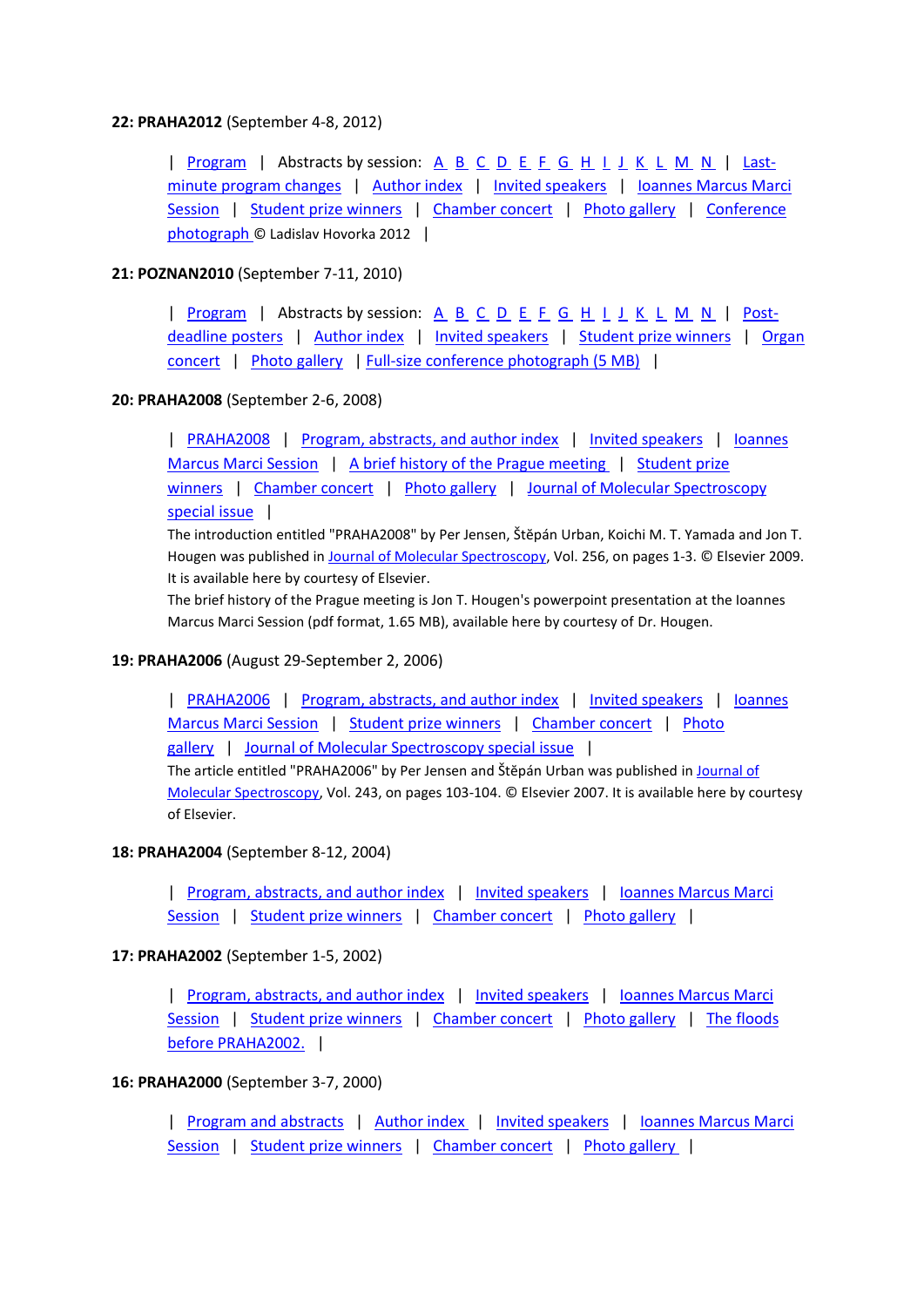#### **15: PRAHA98** (August 30-September 3, 1998)

| [Program](http://www.chem.uni-wuppertal.de/conference/Programs_old/Program_PRAHA98.pdf) | Abstracts by session: [A](http://www.chem.uni-wuppertal.de/conference/Programs_old/PRAHA98_Session_A.pdf) [B](http://www.chem.uni-wuppertal.de/conference/Programs_old/PRAHA98_Session_B.pdf) [C](http://www.chem.uni-wuppertal.de/conference/Programs_old/PRAHA98_Session_C.pdf) [D](http://www.chem.uni-wuppertal.de/conference/Programs_old/PRAHA98_Session_D.pdf) [E](http://www.chem.uni-wuppertal.de/conference/Programs_old/PRAHA98_Session_E.pdf) [F](http://www.chem.uni-wuppertal.de/conference/Programs_old/PRAHA98_Session_F.pdf) [G](http://www.chem.uni-wuppertal.de/conference/Programs_old/PRAHA98_Session_G.pdf) [H](http://www.chem.uni-wuppertal.de/conference/Programs_old/PRAHA98_Session_H.pdf) [I](http://www.chem.uni-wuppertal.de/conference/Programs_old/PRAHA98_Session_I.pdf) [J](http://www.chem.uni-wuppertal.de/conference/Programs_old/PRAHA98_Session_J.pdf) [K](http://www.chem.uni-wuppertal.de/conference/Programs_old/PRAHA98_Session_K.pdf) [L](http://www.chem.uni-wuppertal.de/conference/Programs_old/PRAHA98_Session_L.pdf) [M](http://www.chem.uni-wuppertal.de/conference/Programs_old/PRAHA98_Session_M.pdf)  [N](http://www.chem.uni-wuppertal.de/conference/Programs_old/PRAHA98_Session_N.pdf) [O](http://www.chem.uni-wuppertal.de/conference/Programs_old/PRAHA98_Session_O.pdf) [P](http://www.chem.uni-wuppertal.de/conference/Programs_old/PRAHA98_Session_P.pdf) | [Author index](http://www.chem.uni-wuppertal.de/conference/Programs_old/Author_Index_PRAHA98.pdf) | [Student prize winners](http://www.chem.uni-wuppertal.de/conference/prizes.html#praha98) | [Photo gallery](http://www.chem.uni-wuppertal.de/conference/photo_old/PRAHA98/index.html) |

#### **14: PRAHA96** (September 9-13, 1996)

| [Program](http://www.chem.uni-wuppertal.de/conference/Programs_old/Program_PRAHA96.pdf) | Abstracts by session: [A](http://www.chem.uni-wuppertal.de/conference/Programs_old/PRAHA96_Session_A.pdf) [B](http://www.chem.uni-wuppertal.de/conference/Programs_old/PRAHA96_Session_B.pdf) [C](http://www.chem.uni-wuppertal.de/conference/Programs_old/PRAHA96_Session_C.pdf) [D](http://www.chem.uni-wuppertal.de/conference/Programs_old/PRAHA96_Session_D.pdf) [E](http://www.chem.uni-wuppertal.de/conference/Programs_old/PRAHA96_Session_E.pdf) [F](http://www.chem.uni-wuppertal.de/conference/Programs_old/PRAHA96_Session_F.pdf) [G](http://www.chem.uni-wuppertal.de/conference/Programs_old/PRAHA96_Session_G.pdf) [H](http://www.chem.uni-wuppertal.de/conference/Programs_old/PRAHA96_Session_H.pdf) [I](http://www.chem.uni-wuppertal.de/conference/Programs_old/PRAHA96_Session_I.pdf) [J](http://www.chem.uni-wuppertal.de/conference/Programs_old/PRAHA96_Session_J.pdf) [K](http://www.chem.uni-wuppertal.de/conference/Programs_old/PRAHA96_Session_K.pdf) [L](http://www.chem.uni-wuppertal.de/conference/Programs_old/PRAHA96_Session_L.pdf) [M](http://www.chem.uni-wuppertal.de/conference/Programs_old/PRAHA96_Session_M.pdf)  [N](http://www.chem.uni-wuppertal.de/conference/Programs_old/PRAHA96_Session_N.pdf) [O](http://www.chem.uni-wuppertal.de/conference/Programs_old/PRAHA96_Session_O.pdf) [P](http://www.chem.uni-wuppertal.de/conference/Programs_old/PRAHA96_Session_P.pdf) | [Post-deadline abstracts](http://www.chem.uni-wuppertal.de/conference/Programs_old/PRAHA96_Post_Deadline.pdf) | [Author index](http://www.chem.uni-wuppertal.de/conference/Programs_old/Author_Index_PRAHA96.pdf) | [Photo gallery](http://www.chem.uni-wuppertal.de/conference/photo_old/PRAHA96/index.html) |

#### **13: Poznań** (September 5-9, 1994)

| [Program](http://www.chem.uni-wuppertal.de/conference/Programs_old/Program_Poznan_1994.pdf) | [A](http://www.chem.uni-wuppertal.de/conference/Programs_old/Poznan_1994_Session_A.pdf)bstracts by session:  $\underline{A}$   $\underline{B}$  $\underline{B}$  $\underline{B}$   $\underline{C}$  $\underline{C}$  $\underline{C}$   $\underline{D}$  $\underline{D}$  $\underline{D}$   $\underline{E}$  $\underline{E}$  $\underline{E}$   $\underline{F}$  $\underline{F}$  $\underline{F}$   $\underline{G}$   $\underline{H}$   $\underline{I}$   $\underline{J}$   $\underline{K}$   $\underline{L}$   $\underline{M}$ [N](http://www.chem.uni-wuppertal.de/conference/Programs_old/Poznan_1994_Session_N.pdf) [O](http://www.chem.uni-wuppertal.de/conference/Programs_old/Poznan_1994_Session_O.pdf) [P](http://www.chem.uni-wuppertal.de/conference/Programs_old/Poznan_1994_Session_P.pdf) | [Author index](http://www.chem.uni-wuppertal.de/conference/Programs_old/Author_Index_Poznan_1994.pdf) | [Photo gallery](http://www.chem.uni-wuppertal.de/conference/photo_old/Poznan_1994/index.html) |

### **12: Dobříš** (September 7-11, 1992)

| [Program](http://www.chem.uni-wuppertal.de/conference/Programs_old/Program_Dobris_1992.pdf) | [A](http://www.chem.uni-wuppertal.de/conference/Programs_old/Dobris_1992_Session_A.pdf)bstracts by session: A [B](http://www.chem.uni-wuppertal.de/conference/Programs_old/Dobris_1992_Session_B.pdf) [C](http://www.chem.uni-wuppertal.de/conference/Programs_old/Dobris_1992_Session_C.pdf) [D](http://www.chem.uni-wuppertal.de/conference/Programs_old/Dobris_1992_Session_D.pdf) [E](http://www.chem.uni-wuppertal.de/conference/Programs_old/Dobris_1992_Session_E.pdf) [F](http://www.chem.uni-wuppertal.de/conference/Programs_old/Dobris_1992_Session_F.pdf) [G](http://www.chem.uni-wuppertal.de/conference/Programs_old/Dobris_1992_Session_G.pdf) [H](http://www.chem.uni-wuppertal.de/conference/Programs_old/Dobris_1992_Session_H.pdf) [I](http://www.chem.uni-wuppertal.de/conference/Programs_old/Dobris_1992_Session_I.pdf) [J](http://www.chem.uni-wuppertal.de/conference/Programs_old/Dobris_1992_Session_J.pdf) [K](http://www.chem.uni-wuppertal.de/conference/Programs_old/Dobris_1992_Session_K.pdf) [L](http://www.chem.uni-wuppertal.de/conference/Programs_old/Dobris_1992_Session_L.pdf) [M](http://www.chem.uni-wuppertal.de/conference/Programs_old/Dobris_1992_Session_M.pdf) | Author [index](http://www.chem.uni-wuppertal.de/conference/Programs_old/Author_Index_Dobris_1992.pdf) | [Participants](http://www.chem.uni-wuppertal.de/conference/Programs_old/Dobris_1992_Participants.pdf) | [Photo gallery](http://www.chem.uni-wuppertal.de/conference/photo_old/Dobris_1992/index.html) | [Map of Dobříš](http://www.chem.uni-wuppertal.de/conference/Programs_old/Dobris_1992_Map.pdf) |

#### **11: Dobříš** (September 3-7, 1990)

| [Program](http://www.chem.uni-wuppertal.de/conference/Programs_old/Program_Dobris_1990.pdf) | Abstracts by weekday: [Monday](http://www.chem.uni-wuppertal.de/conference/Programs_old/Dobris_1990_Monday_Abstracts.pdf) [Tuesday](http://www.chem.uni-wuppertal.de/conference/Programs_old/Dobris_1990_Tuesday_Abstracts.pdf) [Thursday](http://www.chem.uni-wuppertal.de/conference/Programs_old/Dobris_1990_Thursday_Abstracts.pdf) [Friday](http://www.chem.uni-wuppertal.de/conference/Programs_old/Dobris_1990_Friday_Abstracts.pdf) | Author [index](http://www.chem.uni-wuppertal.de/conference/Programs_old/Author_Index_Dobris_1990.pdf) | [Participants](http://www.chem.uni-wuppertal.de/conference/Programs_old/Dobris_1990_Participants.pdf) | [Chamber concert](http://www.chem.uni-wuppertal.de/conference/Programs_old/Dobris_1990_Chamber_Concert.pdf) | [Photo gallery](http://www.chem.uni-wuppertal.de/conference/photo_old/Dobris_1990/index.html) |

### **10: Liblice** (September 5-9, 1988)

| [Program](http://www.chem.uni-wuppertal.de/conference/Programs_old/Program_Liblice_1988.pdf) | [Abstracts](http://www.chem.uni-wuppertal.de/conference/Programs_old/Liblice_1988_Abstracts.pdf) | [General information](http://www.chem.uni-wuppertal.de/conference/Programs_old/Liblice_1988_General_Information.pdf) | [Photo gallery](http://www.chem.uni-wuppertal.de/conference/photo_old/Liblice_1988/index.html) |

#### **9: Liblice** (September 8-12, 1986)

| [Program](http://www.chem.uni-wuppertal.de/conference/Programs_old/Program_Liblice_1986.pdf) | [Abstracts](http://www.chem.uni-wuppertal.de/conference/Programs_old/Liblice_1986_Abstracts.pdf) | [Photo gallery](http://www.chem.uni-wuppertal.de/conference/photo_old/Liblice_1986/index.html) |

# **8: Liblice** (September 3-7, 1984)

| [Program](http://www.chem.uni-wuppertal.de/conference/Programs_old/Program_Liblice_1984.pdf) | [Abstracts](http://www.chem.uni-wuppertal.de/conference/Programs_old/Liblice_1984_Abstracts.pdf) | [Participants](http://www.chem.uni-wuppertal.de/conference/Programs_old/Liblice_1984_Participants.pdf) | [Photo gallery](http://www.chem.uni-wuppertal.de/conference/photo_old/Liblice_1984/index.html) |

# **7: Liblice** (September 6-10, 1982)

| [Program](http://www.chem.uni-wuppertal.de/conference/Programs_old/Program_Liblice_1982.pdf) | [Abstracts](http://www.chem.uni-wuppertal.de/conference/Programs_old/Liblice_1982_Abstracts.pdf) | [Participants](http://www.chem.uni-wuppertal.de/conference/Programs_old/Liblice_1982_Participants.pdf) | [Photo gallery](http://www.chem.uni-wuppertal.de/conference/photo_old/Liblice_1982/index.html) |

## **6: Liblice** (September 8-12, 1980)

| [Program](http://www.chem.uni-wuppertal.de/conference/Programs_old/Program_Liblice_1980.pdf) | [Abstracts](http://www.chem.uni-wuppertal.de/conference/Programs_old/Liblice_1980_Abstracts.pdf) | [Participants](http://www.chem.uni-wuppertal.de/conference/Programs_old/Liblice_1980_Participants.pdf) | [Photo gallery](http://www.chem.uni-wuppertal.de/conference/photo_old/Liblice_1980/index.html) |

# **5: Liblice** (September 18-22, 1978)

| [Program](http://www.chem.uni-wuppertal.de/conference/Programs_old/Liblice_1978_Program.pdf) | [Abstracts](http://www.chem.uni-wuppertal.de/conference/Programs_old/Liblice_1978_Abstracts.pdf) | [Post-deadline abstracts](http://www.chem.uni-wuppertal.de/conference/Programs_old/Liblice_1978_Postdeadline.pdf) | [Participants](http://www.chem.uni-wuppertal.de/conference/Programs_old/Liblice_1978_Participants.pdf) | [Photo gallery](http://www.chem.uni-wuppertal.de/conference/photo_old/Liblice_1978/index.html) |